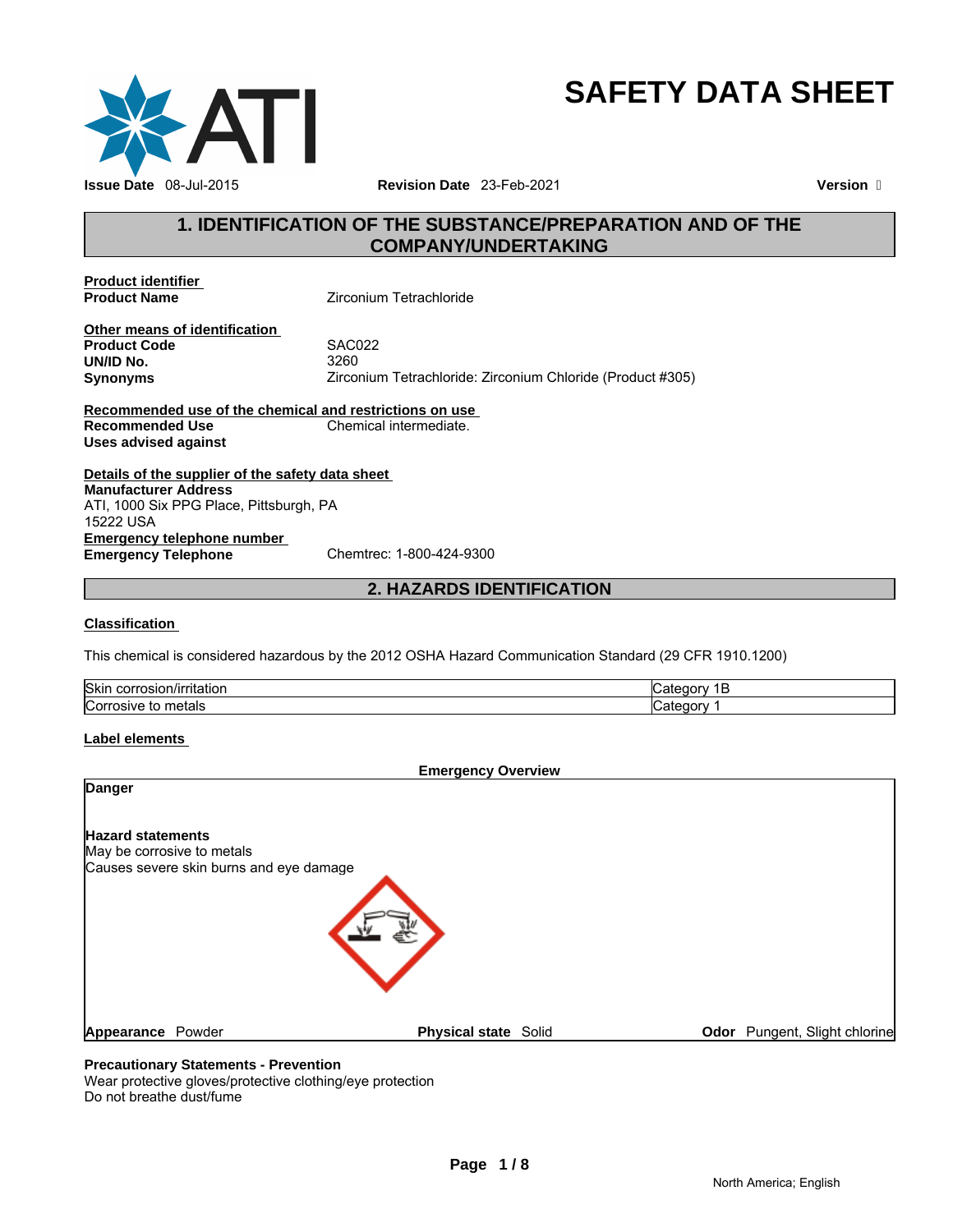#### **Precautionary Statements - Response**

IF SWALLOWED: Rinse mouth. Do NOT induce vomiting IF ON SKIN (or hair): Brush off loose particles from skin. Remove/Take off immediately all contaminated clothing Rinse skin with water/shower IF INHALED: Remove victim to fresh air and keep at rest in a position comfortable for breathing IF IN EYES: Rinse cautiously with water for several minutes. Remove contact lenses, if present and easy to do. Continue rinsing Immediately call a POISON CENTER or doctor/physician Wash contaminated clothing before reuse Absorb spillage to prevent material damage

#### **Precautionary Statements - Storage**

Store in a dry place Store in corrosion-resistant container

#### **Precautionary Statements - Disposal**

Dispose of contents/container to an approved waste disposal plant

#### **Hazards not otherwise classified (HNOC)**

Reacts violently with water (EUH014) **Other Information**  Harmful if swallowed

# **3. COMPOSITION/INFORMATION ON INGREDIENTS**

**Synonyms Zirconium Tetrachloride: Zirconium Chloride, (Product #305).** 

| Chemic:<br>.<br>$-1$<br>лпе                        | .No               | $-90$<br>---<br>W۵    |
|----------------------------------------------------|-------------------|-----------------------|
| --<br><i>L</i> irconium<br>≅chloride<br>∩tr∩<br>cι | .0002<br>. .<br>. | $\sim$ $-$<br>50<br>◡ |

# **4. FIRST AID MEASURES**

| <b>First aid measures</b>                                                  |                                                                                                                                                            |  |  |
|----------------------------------------------------------------------------|------------------------------------------------------------------------------------------------------------------------------------------------------------|--|--|
| Eye contact                                                                | Flush with water for 15 minutes. See a physician.                                                                                                          |  |  |
| Skin Contact                                                               | Brush off loose particles from skin. Remove/Take off immediately all contaminated clothing.<br>Rinse skin with water/shower.                               |  |  |
| Inhalation                                                                 | IF INHALED: Remove victim to fresh air and keep at rest in a position comfortable for<br>breathing. Call a physician or poison control center immediately. |  |  |
| Ingestion                                                                  | Do NOT induce vomiting. Have patient drink large quantities of water if able. Call Physician<br>immediately for further instructions.                      |  |  |
| Most important symptoms and effects, both acute and delayed                |                                                                                                                                                            |  |  |
| Symptoms                                                                   | May cause acute gastrointestinal effects if swallowed. Contact with moist skin may cause<br>skin burns. May cause breathing difficulties if inhaled.       |  |  |
| Indication of any immediate medical attention and special treatment needed |                                                                                                                                                            |  |  |
| Note to physicians                                                         | Treat symptomatically.                                                                                                                                     |  |  |
| <b>5. FIRE-FIGHTING MEASURES</b>                                           |                                                                                                                                                            |  |  |

**Page 2 / 8 Suitable extinguishing media** Non-combustible.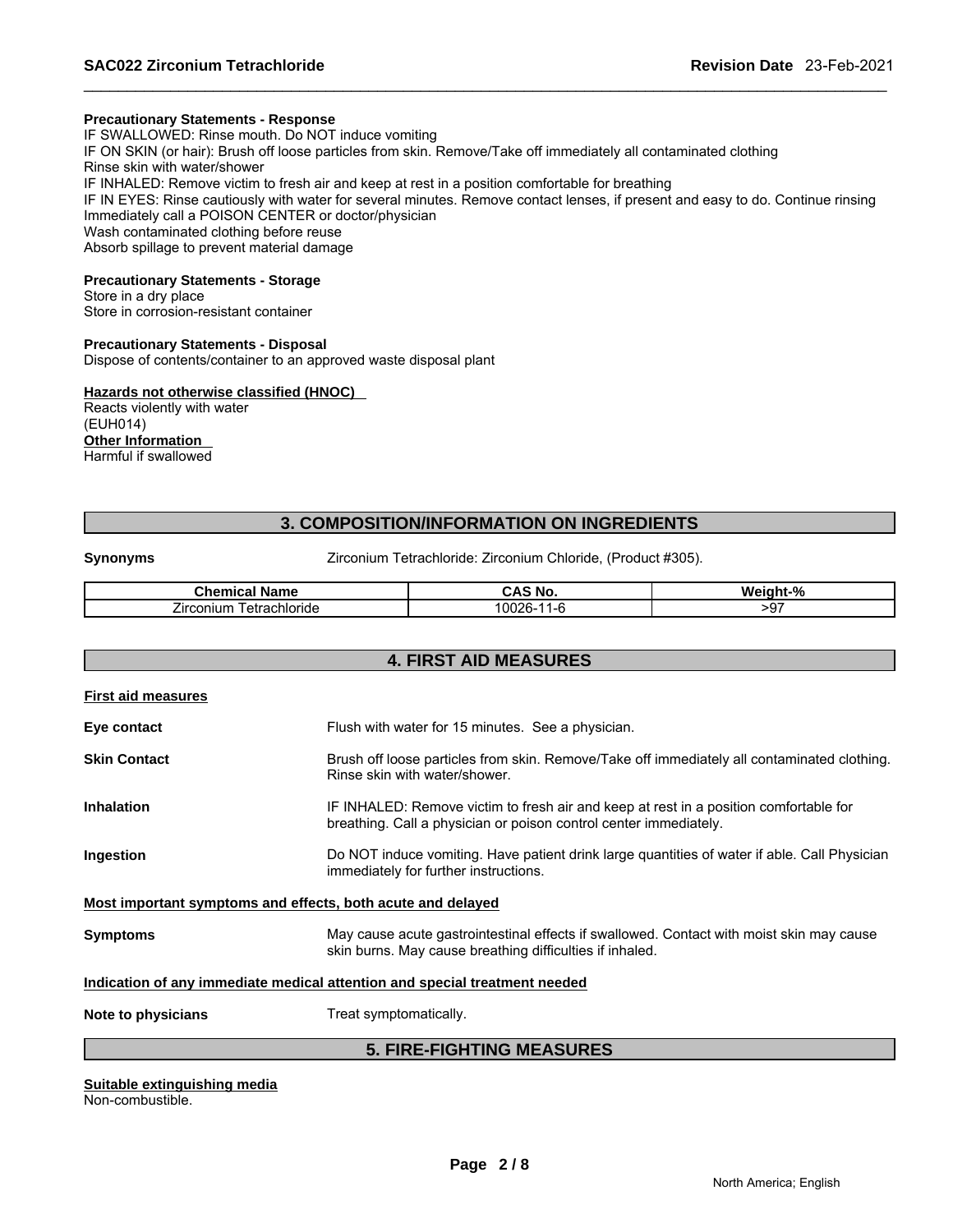**Unsuitable extinguishing media** Non-combustible. If a fire occurs in the area, avoid water contact with the product to prevent evolution of hazardous gases.

#### **Specific hazards arising from the chemical** Non-combustible.

**Hazardous combustion products** Hydrogen chloride gas may cause respiratory and/or eye irritation.

**Explosion data Sensitivity to Mechanical Impact** None. **Sensitivity to Static Discharge** None.

#### **Protective equipment and precautions for firefighters**

Firefighters should wear self-contained breathing apparatus and full firefighting turnout gear.

# **6. ACCIDENTAL RELEASE MEASURES**

|                                                                               | Personal precautions, protective equipment and emergency procedures                                                                                                                                                               |  |  |  |  |
|-------------------------------------------------------------------------------|-----------------------------------------------------------------------------------------------------------------------------------------------------------------------------------------------------------------------------------|--|--|--|--|
| Use personal protective equipment as required.<br><b>Personal precautions</b> |                                                                                                                                                                                                                                   |  |  |  |  |
| For emergency responders                                                      | Use personal protective equipment as required. Follow Emergency Response Guidebook,<br>Guide No. 154.                                                                                                                             |  |  |  |  |
| <b>Environmental precautions</b>                                              |                                                                                                                                                                                                                                   |  |  |  |  |
| <b>Environmental precautions</b>                                              | Collect spillage to prevent release to the environment.                                                                                                                                                                           |  |  |  |  |
| Methods and material for containment and cleaning up                          |                                                                                                                                                                                                                                   |  |  |  |  |
| <b>Methods for containment</b>                                                | Prevent further leakage or spillage if safe to do so.                                                                                                                                                                             |  |  |  |  |
| Methods for cleaning up                                                       | Sweep or shovel material into dry containers. Avoid creating uncontrolled dust. Wash the<br>spill location thoroughly with water. Respiratory protection may be needed. Skin and eye<br>protection should be used during cleanup. |  |  |  |  |
|                                                                               | <b>7. HANDLING AND STORAGE</b>                                                                                                                                                                                                    |  |  |  |  |
| <b>Precautions for safe handling</b>                                          |                                                                                                                                                                                                                                   |  |  |  |  |

**Advice on safe handling** Handle in accordance with good industrial hygiene and safety practice. Protect from moisture, Reacts with water. Ensure adequate ventilation, especially in confined areas. Handle under inert gas such as nitrogen or argon to maintain the integrity of the product.

#### **Conditions for safe storage, including any incompatibilities**

| <b>Storage Conditions</b> | Keep in corrosion resistant containers. Keep in properly labeled containers. Keep in a dry,<br>cool and well-ventilated place. Protect from direct sunlight. Containers may become<br>pressurized: Handle and open container with care. |  |
|---------------------------|-----------------------------------------------------------------------------------------------------------------------------------------------------------------------------------------------------------------------------------------|--|
| Incompatible materials    | Water, alcohols, phenols, and amines. Rubber, coatings, and some plastics. Reacts with<br>metals to produce heat and corrosive gases.                                                                                                   |  |

# **8. EXPOSURE CONTROLS/PERSONAL PROTECTION**

#### **Control parameters**

| <b>Chemical Name</b>       | ACGIH TLV                   | <b>OSHA PEL</b>                        |
|----------------------------|-----------------------------|----------------------------------------|
| lirconium<br>Tetrachloride | ma/mª Zr                    | TWA: 5 $mq/m3 Zr$                      |
| 0026-11-6<br>'1-b          | TWA: 5 ma/m <sup>3</sup> Zr | (vacated) STEL: $10 \text{ ma/m}^3$ Zr |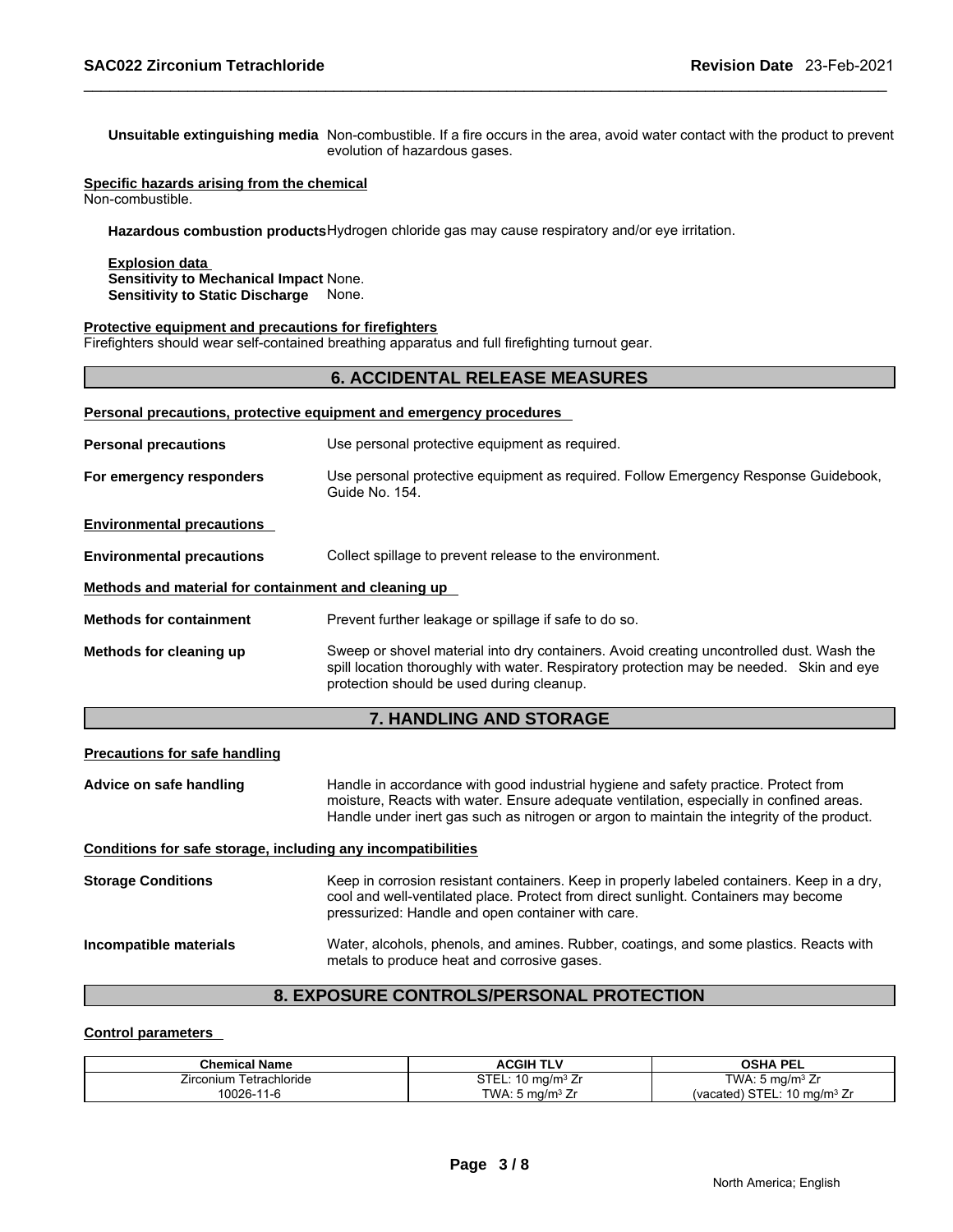# **Appropriate engineering controls**

|  | <b>Engineering Controls</b> |  |
|--|-----------------------------|--|
|  |                             |  |

Avoid generation of uncontrolled particles. Local exhaust ventilation during processing is recommended.

#### **Individual protection measures, such as personal protective equipment**

| <b>Eye/face protection</b>            | If a risk of eye injury or irritation is present, appropriate eye protection is recommended; for<br>example, tight-fitting goggles, foam-lined safety glasses, face shield, or other protective<br>equipment that shields the eyes.                                                                                                                                             |
|---------------------------------------|---------------------------------------------------------------------------------------------------------------------------------------------------------------------------------------------------------------------------------------------------------------------------------------------------------------------------------------------------------------------------------|
| Skin and body protection              | Wear impervious protective clothing, including boots, gloves, lab coat, apron or coveralls,<br>as appropriate, to prevent skin contact.                                                                                                                                                                                                                                         |
| <b>Respiratory protection</b>         | When particulates/fumes/gases are generated and if exposure limits are exceeded or<br>irritation is experienced, proper approved respiratory protection should be worn.<br>Positive-pressure supplied air respirators may be required for high airborne contaminant<br>concentrations. Respiratory protection must be provided in accordance with current local<br>regulations. |
| <b>General Hygiene Considerations</b> | Handle in accordance with good industrial hygiene and safety practice.                                                                                                                                                                                                                                                                                                          |

# **9. PHYSICAL AND CHEMICAL PROPERTIES**

#### **Information on basic physical and chemical properties**

| <b>Physical state</b>                                         | Solid                         |                       |                          |
|---------------------------------------------------------------|-------------------------------|-----------------------|--------------------------|
| Appearance                                                    | Powder                        | Odor                  | Pungent, Slight chlorine |
| Color                                                         | white, orange                 | <b>Odor threshold</b> |                          |
| <b>Property</b>                                               | <b>Values</b>                 | Remarks • Method      |                          |
| рH                                                            | $<$ 1                         |                       |                          |
| Melting point / freezing point                                | 440 °C / 820 °F               |                       |                          |
| Boiling point / boiling range                                 |                               |                       |                          |
| <b>Flash point</b>                                            |                               | Not applicable        |                          |
| <b>Evaporation rate</b>                                       |                               | Not applicable        |                          |
| Flammability (solid, gas)<br><b>Flammability Limit in Air</b> |                               | Not flammable         |                          |
| <b>Upper flammability limit:</b>                              |                               |                       |                          |
| Lower flammability limit:                                     |                               |                       |                          |
| Vapor pressure                                                |                               | Not applicable        |                          |
| <b>Vapor density</b>                                          |                               | Not applicable        |                          |
| <b>Specific Gravity</b>                                       | 2.8                           |                       |                          |
| <b>Water solubility</b>                                       | Reacts with water, hydrolyzes |                       |                          |
| Solubility in other solvents                                  |                               |                       |                          |
| <b>Partition coefficient</b>                                  |                               |                       |                          |
| <b>Autoignition temperature</b>                               |                               | Not applicable        |                          |
| <b>Decomposition temperature</b>                              |                               | Not applicable        |                          |
| <b>Kinematic viscosity</b>                                    |                               | Not applicable        |                          |
| <b>Dynamic viscosity</b>                                      |                               | Not applicable        |                          |
| <b>Explosive properties</b>                                   | Not applicable                |                       |                          |
| <b>Oxidizing properties</b>                                   | Not applicable                |                       |                          |
| <b>Other Information</b>                                      |                               |                       |                          |
| <b>Softening point</b>                                        |                               |                       |                          |
| <b>Molecular weight</b>                                       | 233.04                        |                       |                          |
| <b>VOC Content (%)</b>                                        | Not applicable                |                       |                          |
| <b>Density</b>                                                |                               |                       |                          |
| <b>Bulk density</b>                                           | 45-80 lb/ft3                  |                       |                          |
|                                                               |                               |                       |                          |

# **10. STABILITY AND REACTIVITY**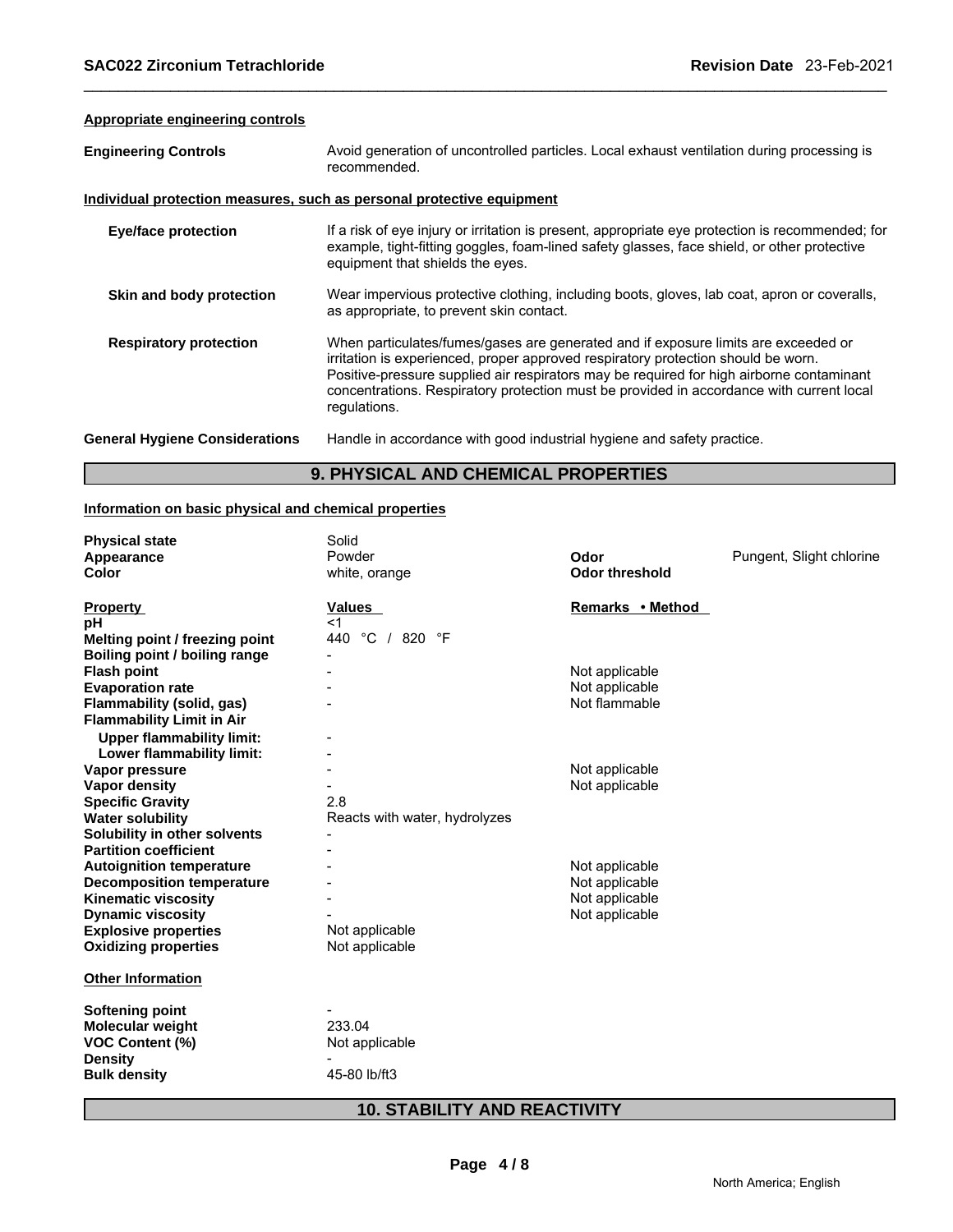# **Reactivity**

Reacts with water

#### **Chemical stability**

Stable under normal conditions.

# **Possibility of Hazardous Reactions**

Reacts with water.

#### **Hazardous polymerization** Hazardous polymerization does not occur.

#### **Conditions to avoid**

Dust formation and dust accumulation. Unintentional contact with water.

#### **Incompatible materials**

Water, alcohols, phenols, and amines. Rubber, coatings, and some plastics. Reacts with metals to produce heat and corrosive gases.

#### **Hazardous Decomposition Products**

Reacts with water to produce hydrogen chloride gas or hydrochloric acid and heat.

### **11. TOXICOLOGICAL INFORMATION**

#### **Information on likely routes of exposure**

#### **Product Information**

| <b>Inhalation</b>   | Product not classified    |
|---------------------|---------------------------|
| Eye contact         | Causes severe eye damage. |
| <b>Skin Contact</b> | Causes severe skin burns. |
| Ingestion           | Harmful if swallowed.     |

| <b>Chemical Name</b>              | <b>D50</b><br>Oral | <b>Dermal LD50</b> | <b>Inhalation LC50</b> |
|-----------------------------------|--------------------|--------------------|------------------------|
| <b>Zirconium</b><br>Tetrachloride |                    |                    |                        |
| $10026 -$<br>1-6                  |                    |                    |                        |

#### **Information on toxicological effects**

**Symptoms** May cause skin burns. May cause severe upper respiratory irritation if inhaled. May cause acute gastrointestinal effects if swallowed. May cause burning sensation or redness in the eyes.

#### **Delayed and immediate effects as well as chronic effects from short and long-term exposure**

| <b>Acute toxicity</b><br><b>Skin corrosion/irritation</b><br>Serious eye damage/eye irritation<br><b>Sensitization</b><br>Germ cell mutagenicity<br>Carcinogenicity | Harmful if swallowed.<br>Causes severe skin burns.<br>Causes severe eye damage.<br>Product not classified.<br>Product not classified.<br>Product not classified. |
|---------------------------------------------------------------------------------------------------------------------------------------------------------------------|------------------------------------------------------------------------------------------------------------------------------------------------------------------|
| <b>Reproductive toxicity</b>                                                                                                                                        | Product not classified.                                                                                                                                          |
| <b>STOT - single exposure</b>                                                                                                                                       | Product not classified.                                                                                                                                          |
| <b>STOT - repeated exposure</b>                                                                                                                                     | Product not classified.                                                                                                                                          |
| <b>Target Organ Effects</b>                                                                                                                                         |                                                                                                                                                                  |
| <b>Aspiration hazard</b>                                                                                                                                            | Product not classified.                                                                                                                                          |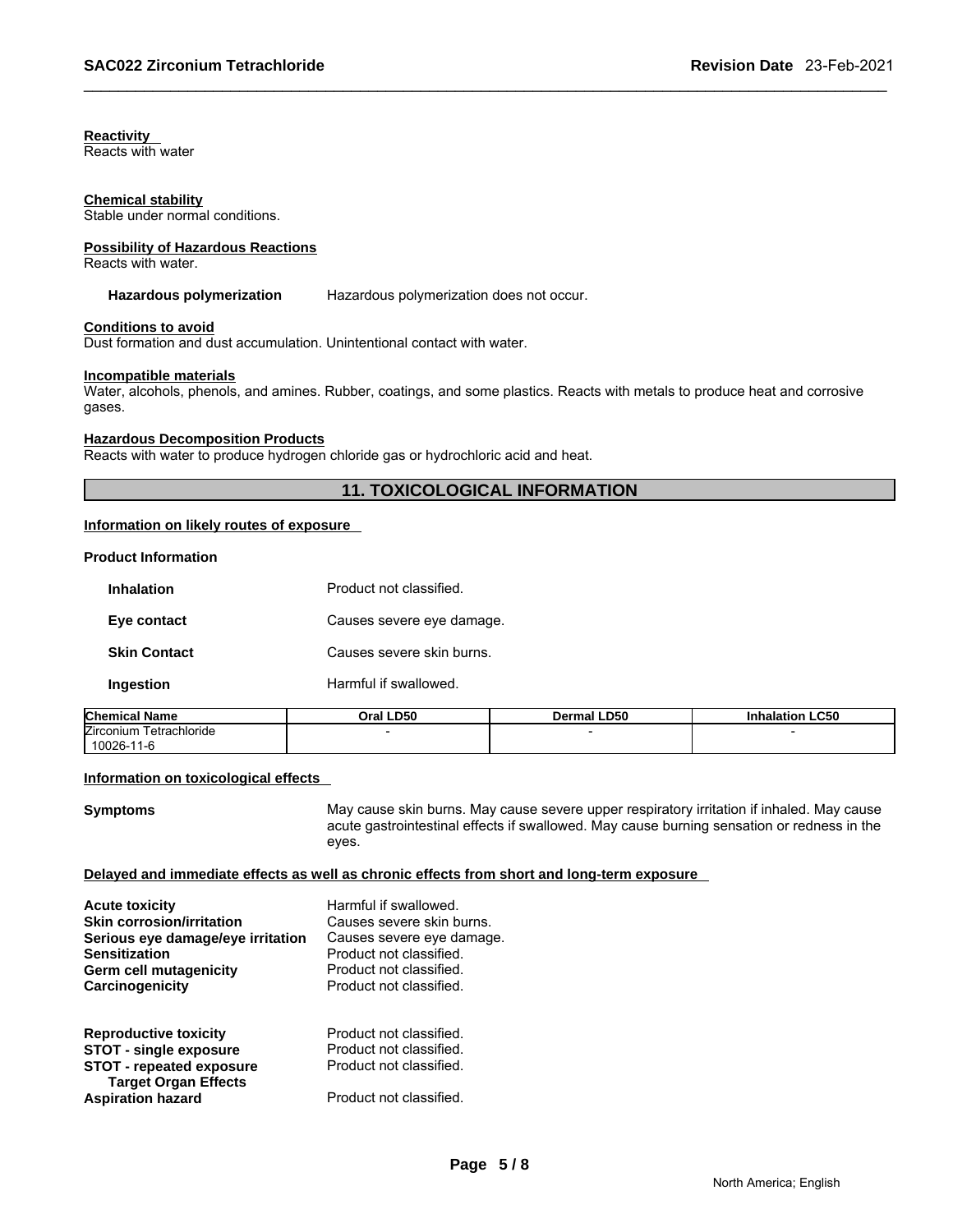# **12. ECOLOGICAL INFORMATION**

### **Ecotoxicity**

This product as shipped is not classified for aquatic toxicity.

| <b>Chemical Name</b>    | Algae/aguatic plants       | Fish                         | <b>Toxicity to</b> | <b>Crustacea</b>             |
|-------------------------|----------------------------|------------------------------|--------------------|------------------------------|
|                         |                            |                              | microorganisms     |                              |
| Zirconium Tetrachloride | The 14 d NOEC of zirconium | The 96h LC50 value of        |                    | The 48 h EC50 of zirconium I |
| 10026-11-6              | tetrachloride to Chlorella | zirconium tetrachloride to   |                    | tetrachloride to Daphnia     |
|                         | vulgaris was greater than  | Oncorhynchus mykiss was      |                    | magna was greater than 190   |
|                         | 262 mg of ZrCl4/L.         | greater than 51 mg ZrCl4/L   |                    | mg of ZrCI4/L.               |
|                         |                            | and the 96 h LL50 of         |                    |                              |
|                         |                            | zirconium tetrachloride to   |                    |                              |
|                         |                            | Danio rerio was greater than |                    |                              |
|                         |                            | 190 mg of ZrCl4/L            |                    |                              |

#### **Persistence and degradability**

#### **Bioaccumulation**

#### **Other adverse effects**

# **13. DISPOSAL CONSIDERATIONS**

# **Waste treatment methods**

| <b>Disposal of wastes</b> | Disposal should be in accordance with applicable regional, national and local laws and<br>regulations. |
|---------------------------|--------------------------------------------------------------------------------------------------------|
| Contaminated packaging    | Disposal should be in accordance with applicable regional, national and local laws and<br>regulations. |

# **14. TRANSPORT INFORMATION**

| DOT                             | Regulated                                                            |
|---------------------------------|----------------------------------------------------------------------|
| UN/ID No.                       | 3260                                                                 |
| Proper shipping name            | Corrosive solid, acidic, inorganic, n.o.s. (Zirconium Tetrachloride) |
| <b>Hazard Class</b>             | 8                                                                    |
| <b>Packing Group</b>            |                                                                      |
| <b>Special Provisions</b>       | IB8. IP2. IP4. T3. TP33                                              |
| <b>Emergency Response Guide</b> | 154                                                                  |
| <b>Number</b>                   |                                                                      |

# **15. REGULATORY INFORMATION**

| <b>International Inventories</b> |          |  |
|----------------------------------|----------|--|
| TSCA                             | Complies |  |
| <b>DSL/NDSL</b>                  | Complies |  |
| <b>EINECS/ELINCS</b>             | Complies |  |
| ENCS                             | Complies |  |
| <b>IECSC</b>                     | Complies |  |
| KECL                             | Complies |  |
| <b>PICCS</b>                     | Complies |  |
|                                  |          |  |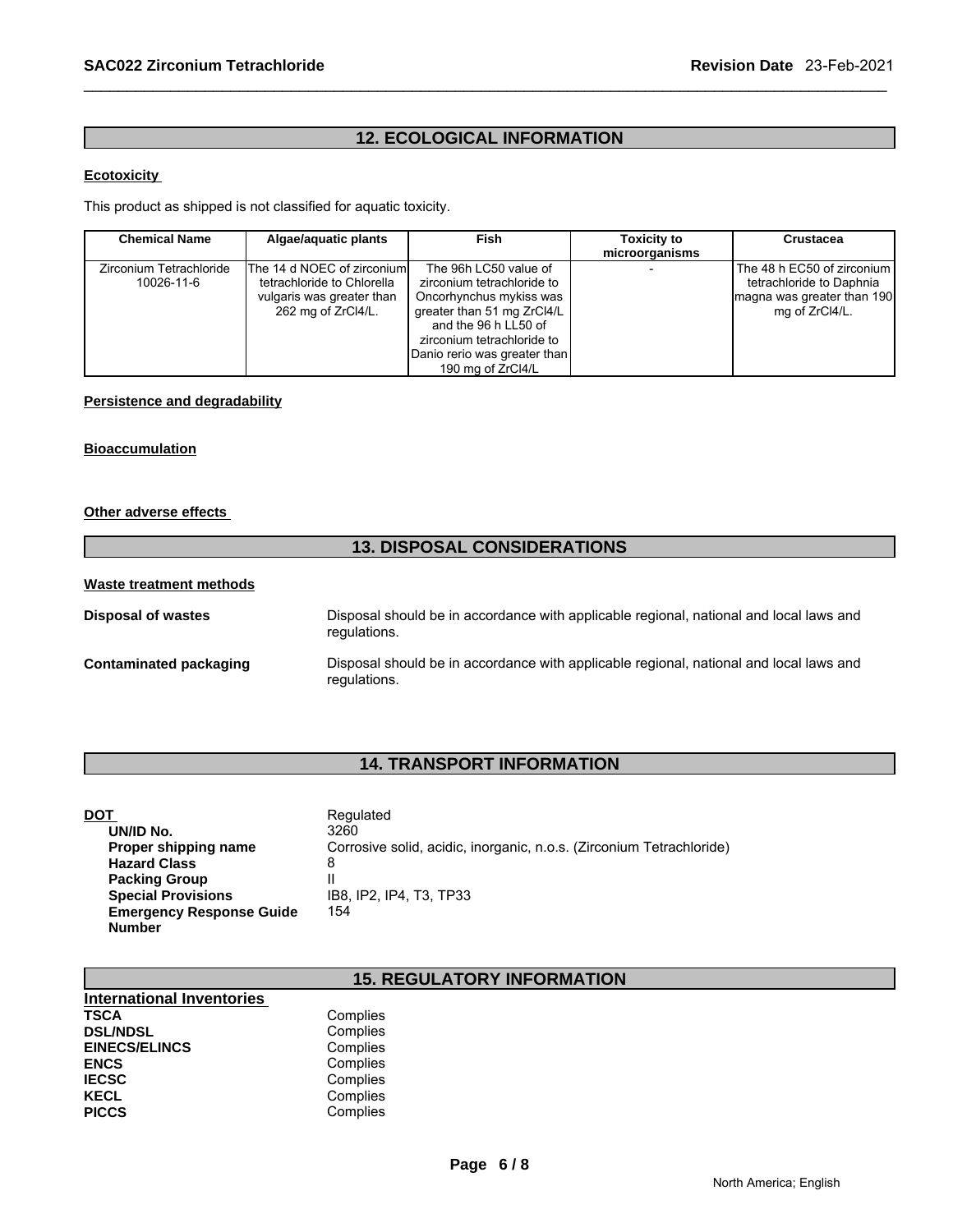AICS Complies

 **Legend:** 

 **TSCA** - United States Toxic Substances Control Act Section 8(b) Inventory

 **DSL/NDSL** - Canadian Domestic Substances List/Non-Domestic Substances List

 **EINECS/ELINCS** - European Inventory of Existing Chemical Substances/European List of Notified Chemical Substances

 **ENCS** - Japan Existing and New Chemical Substances

**IECSC** - China Inventory of Existing Chemical Substances

 **KECL** - Korean Existing and Evaluated Chemical Substances

 **PICCS** - Philippines Inventory of Chemicals and Chemical Substances

 **AICS** - Australian Inventory of Chemical Substances

### **US Federal Regulations**

# **SARA 313**

Section 313 of Title III of the Superfund Amendments and Reauthorization Act of 1986 (SARA). This product does not contain any chemicals which are subject to the reporting requirements of the Act and Title 40 of the Code of Federal Regulations, Part 372

|  | <b>SARA 311/312 Hazard Categories</b> |  |
|--|---------------------------------------|--|
|  |                                       |  |

| Acute health hazard               | Yes |
|-----------------------------------|-----|
| Chronic Health Hazard             | Nο  |
| Fire hazard                       | Nο  |
| Sudden release of pressure hazard | Nο  |
| <b>Reactive Hazard</b>            | Yes |

#### **CWA (Clean Water Act)**

This product contains the following substances which are regulated pollutants pursuant to the Clean Water Act (40 CFR 122.21 and 40 CFR 122.42)

| <b>Chemical Name</b>                  | <b>CWA - Reportable</b><br>Quantities | <b>CWA - Toxic Pollutants</b> | <b>CWA - Priority Pollutants</b> | <b>CWA - Hazardous</b><br><b>Substances</b> |
|---------------------------------------|---------------------------------------|-------------------------------|----------------------------------|---------------------------------------------|
| Zirconium Tetrachloride<br>10026-11-6 | 5000 lb                               |                               |                                  |                                             |

# **CERCLA**

This material, as supplied, contains one or more substances regulated as a hazardous substance under the Comprehensive Environmental Response Compensation and Liability Act (CERCLA) (40 CFR 302)

| <b>Chemical Name</b>                    | <b>Substances RQs</b><br>Hazardous |
|-----------------------------------------|------------------------------------|
| $- \cdot$<br>Zirconium<br>⊺etrachloride | 5000 lb                            |
| 10026-11<br>1-6                         |                                    |

#### **US State Regulations**

#### **California Proposition 65**

This product does not contain any Proposition 65 chemicals

#### **U.S. State Right-to-Know Regulations**

| <b>Chemical Name</b>               | <b>New</b><br>. Jersev | sachusetts<br>Мř | Pennsvlvania |
|------------------------------------|------------------------|------------------|--------------|
| Tetrachloride<br><i>L</i> irconium |                        |                  |              |
| $10026 -$<br>$\sim$<br>- 1 - C     |                        |                  |              |

#### **U.S. EPA Label Information**

**EPA Pesticide Registration Number** Not applicable

| <b>16. OTHER INFORMATION</b> |                         |                       |                         |                                                   |
|------------------------------|-------------------------|-----------------------|-------------------------|---------------------------------------------------|
| <b>NFPA</b>                  | <b>Health hazards</b> 1 | <b>Flammability 0</b> | <b>Instability</b>      | <b>Physical and Chemical</b><br><b>Properties</b> |
| <b>HMIS</b>                  | Health hazards 2        | <b>Flammability</b> 0 | <b>Physical hazards</b> | Personal protection X                             |